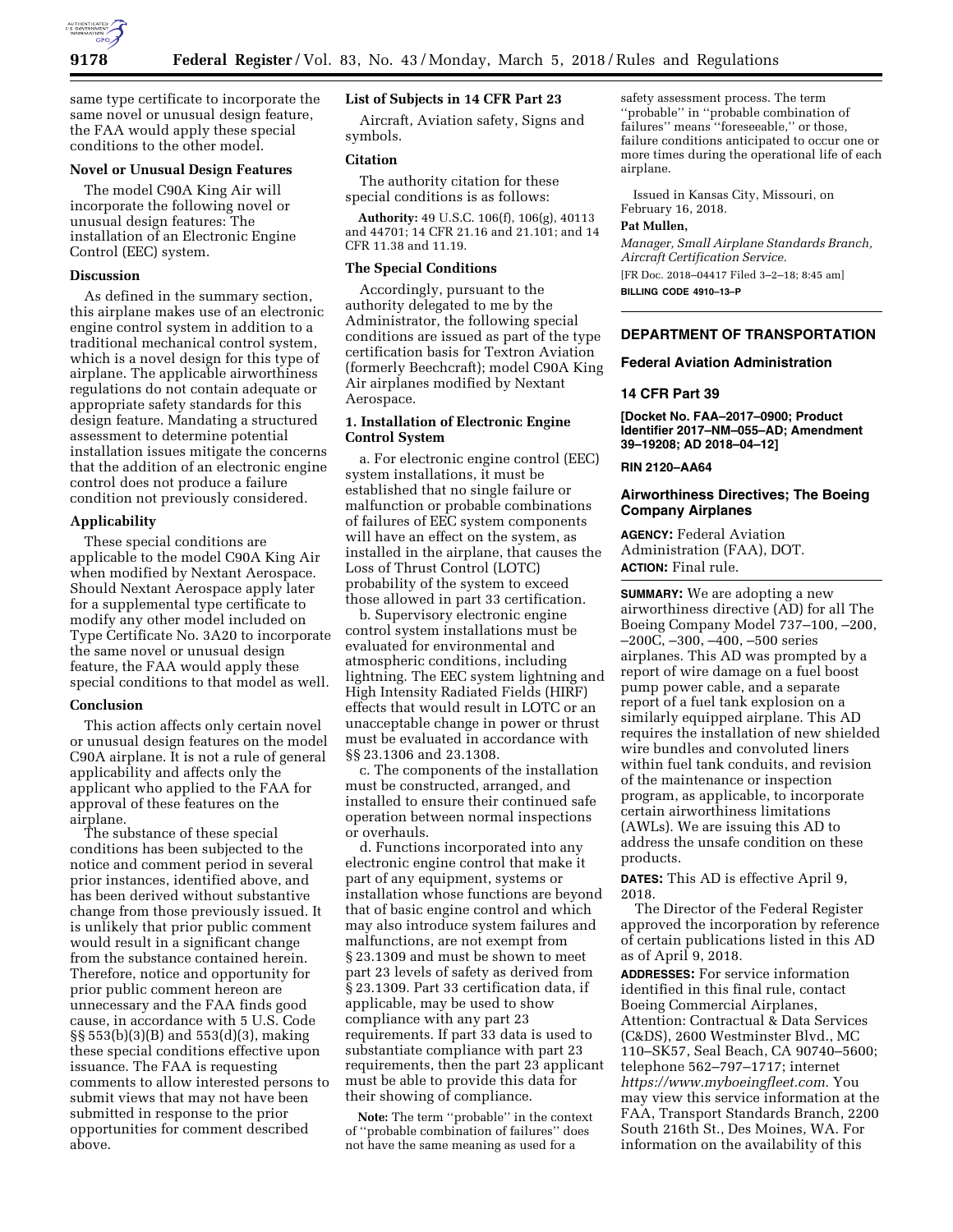material at the FAA, call 206–231–3195. It is also available on the internet at *<http://www.regulations.gov>* by searching for and locating Docket No. FAA–2017– 0900.

## **Examining the AD Docket**

You may examine the AD docket on the internet at *[http://](http://www.regulations.gov) [www.regulations.gov](http://www.regulations.gov)* by searching for and locating Docket No. FAA–2017– 0900; or in person at the Docket Management Facility between 9 a.m. and 5 p.m., Monday through Friday, except Federal holidays. The AD docket contains this final rule, the regulatory evaluation, any comments received, and other information. The address for the Docket Office (phone: 800–647–5527) is Docket Management Facility, U.S. Department of Transportation, Docket Operations, M–30, West Building Ground Floor, Room W12–140, 1200 New Jersey Avenue SE, Washington, DC 20590.

**FOR FURTHER INFORMATION CONTACT:** Serj Harutunian, Aerospace Engineer, Propulsion Section, FAA, Los Angeles ACO Branch, 3960 Paramount Boulevard, Lakewood, CA 90712–4137; phone: 562–627–5254; fax: 562–627– 5210; email: *[serj.harutunian@faa.gov.](mailto:serj.harutunian@faa.gov)* 

# **SUPPLEMENTARY INFORMATION:**

#### **Discussion**

We issued a notice of proposed rulemaking (NPRM) to amend 14 CFR part 39 by adding an AD that would apply to all The Boeing Company Model 737–100, –200, –200C, –300, –400, –500 series airplanes. The NPRM published in the **Federal Register** on September 26, 2017 (82 FR 44744). The NPRM was prompted by a report of wire damage on a fuel boost pump power cable, and a separate report of a fuel tank explosion on a similarly equipped airplane. The NPRM proposed to require the installation of new shielded wire bundles and convoluted liners within fuel tank conduits, and revision of the maintenance or inspection program, as applicable, to incorporate certain AWLs.

We are issuing this AD to prevent electrical arcing between the fuel boost pump power cable wiring and the surrounding conduit, which could lead to arc-through of the conduit, consequent fire or explosion of the fuel tank, and subsequent loss of the airplane.

This AD is further rulemaking following the interim action of AD 2007–24–02, Amendment 39–15268 (72 FR 65446, November 21, 2007) (''AD 2007–24–02''), which applies to all Boeing Model 737–100, –200, –200C, –300, –400, –500 series airplanes. AD

2007–24–02 was prompted by reports of a fuel tank explosion on a Boeing Model 727–200F airplane and chafed wires and a damaged wiring sleeve on a fuel boost pump power cable in a Boeing Model 737–300 airplane. AD 2007–24–02 requires repetitive detailed inspections for damage of the electrical wire and sleeve that run to the fuel boost pump through a conduit in the fuel tank, to address potential electrical arcing between the wiring and the surrounding conduit that could result in arc-through of the conduit, consequent fire or explosion of the fuel tank, and subsequent loss of the airplane. The preamble to AD 2007–24–02 explains that its requirements are considered ''interim action'' and that we might consider further rulemaking. We now have determined that further rulemaking is necessary, and this AD follows from that determination.

#### **Comments**

We gave the public the opportunity to participate in developing this final rule. The following presents the comments received on the NPRM and the FAA's response to each comment.

#### **Support for the NPRM**

The Air Line Pilots Association, International (ALPA) and The Boeing Company concurred with the proposed AD.

# **Request To Not Require Replacement or To Extend Compliance Time**

The commenter, Hannes Merrick, requested that the FAA consider not requiring wire bundle replacement if faults are not found during inspection of the affected wire bundles, or at a minimum to extend the compliance time to allow for more time to accomplish the replacement required by the proposed AD. We infer that the commenter would regard the existing repetitive inspections as adequate for maintaining an acceptable level of safety with the current wire bundle configuration. The commenter did not provide substantiating data for extending the compliance time.

We do not agree with the commenter's requests. Our experience has shown that these specific wiring design changes are more effective than repetitive inspections in preventing unsafe conditions. The design change required by this AD adds an extra protective layer that is necessary to prevent wire chafing in specific areas of the airplane that are identified in Boeing Alert Service Bulletin 737–28A1273, Revision 1, dated March 14, 2017. We have also determined that the compliance time specified in this AD is appropriate to

address the unsafe condition described in this AD. However, under the provisions of paragraph (l) of this AD, we will consider requests for approval of an extension of the compliance time if sufficient data are submitted to substantiate that the change would provide an acceptable level of safety. We have not changed this AD in this regard.

#### **Effects of Winglets on Accomplishment of the Proposed Actions**

Aviation Partners Boeing stated that the installation of winglets per supplemental type certificate (STC) ST01219SE does not affect the accomplishment of the manufacturer's service instructions.

We agree with the commenter that STC ST01219SE does not affect the accomplishment of the manufacturer's service instructions. Therefore, the installation of STC ST01219SE does not affect the ability to accomplish the actions required by this AD. We have not changed this AD in this regard.

## **New Service Information**

In paragraph (h) of the proposed AD we referred to Boeing 737–100/200/ 200C/300/400/500 Airworthiness Limitations (AWLs) and Certification Maintenance Requirements (CMRs), D6– 38278–CMR, dated May 2016, as an appropriate source of service information for incorporating certain airworthiness limitations. After the NPRM was issued, we reviewed Boeing 737–100/200/200C/300/400/500 Airworthiness Limitations (AWLs) and Certification Maintenance Requirements (CMRs), D6–38278–CMR, dated November 2017, which also contains the airworthiness limitations cited in this AD. The November 2017 document includes a change to airworthiness limitation 28–AWL–29, which is not one of the airworthiness limitations cited in this AD. We have revised paragraph (h) of this AD to also refer to Boeing 737–100/200/200C/300/400/500 Airworthiness Limitations (AWLs) and Certification Maintenance Requirements (CMRs), D6–38278–CMR, dated November 2017, as an appropriate source of service information for incorporating the airworthiness limitations cited in this AD.

# **Conclusion**

We reviewed the relevant data, considered the comments received, and determined that air safety and the public interest require adopting this final rule with the change described previously and minor editorial changes. We have determined that these minor changes: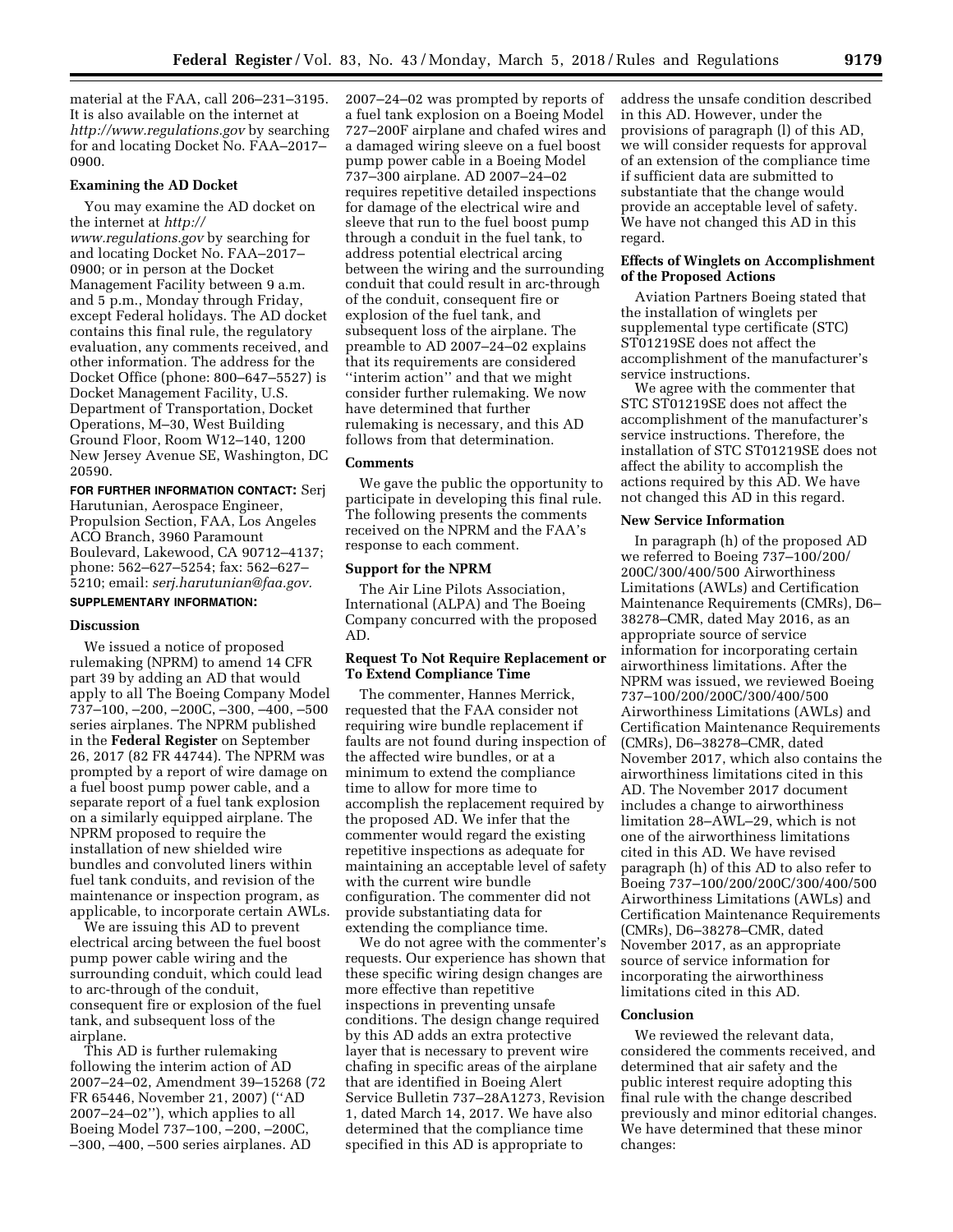• Are consistent with the intent that was proposed in the NPRM for correcting the unsafe condition; and

• Do not add any additional burden upon the public than was already proposed in the NPRM.

# **Related Service Information Under 1 CFR Part 51**

We reviewed the following service information.

• Boeing Alert Service Bulletin 737– 28A1273, Revision 1, dated March 14, 2017. This service information describes procedures for the installation of new shielded wire bundles and convoluted liners within fuel tank conduits.

• Boeing 737–100/200/200C/300/400/ 500 Airworthiness Limitations (AWLs) and Certification Maintenance Requirements (CMRs), D6–38278–CMR, dated May 2016 and November 2017. This service information describes new AWLs for inspecting the fuel tank wiring and conduits. These documents are distinct since the November 2017 document includes a change to

airworthiness limitation 28–AWL–29 (which is not required by this AD).

This service information is reasonably available because the interested parties have access to it through their normal course of business or by the means identified in the **ADDRESSES** section.

## **Costs of Compliance**

We estimate that this AD affects 499 airplanes of U.S. registry. We estimate the following costs to comply with this AD:

# ESTIMATED COSTS

| Action                                     | Labor cost                                       | Parts cost | Cost per<br>product | Cost on U.S.<br>operators |
|--------------------------------------------|--------------------------------------------------|------------|---------------------|---------------------------|
| Installation                               | 154 work-hours $\times$ \$85 per hour = \$13,090 | \$5,561    | \$18.651            | \$9,306,849               |
| Incorporation of Airworthiness Limitations | work-hour $\times$ \$85 per hour = \$85          |            | 85                  | 42.415                    |

# **Authority for This Rulemaking**

Title 49 of the United States Code specifies the FAA's authority to issue rules on aviation safety. Subtitle I, section 106, describes the authority of the FAA Administrator. Subtitle VII: Aviation Programs, describes in more detail the scope of the Agency's authority.

We are issuing this rulemaking under the authority described in Subtitle VII, Part A, Subpart III, Section 44701: ''General requirements.'' Under that section, Congress charges the FAA with promoting safe flight of civil aircraft in air commerce by prescribing regulations for practices, methods, and procedures the Administrator finds necessary for safety in air commerce. This regulation is within the scope of that authority because it addresses an unsafe condition that is likely to exist or develop on products identified in this rulemaking action.

This AD is issued in accordance with authority delegated by the Executive Director, Aircraft Certification Service, as authorized by FAA Order 8000.51C. In accordance with that order, issuance of ADs is normally a function of the Compliance and Airworthiness Division, but during this transition period, the Executive Director has delegated the authority to issue ADs applicable to transport category airplanes to the Director of the System Oversight Division.

## **Regulatory Findings**

This AD will not have federalism implications under Executive Order 13132. This AD will not have a substantial direct effect on the States, on the relationship between the national government and the States, or on the

distribution of power and responsibilities among the various levels of government.

For the reasons discussed above, I certify that this AD:

(1) Is not a ''significant regulatory action'' under Executive Order 12866,

(2) Is not a ''significant rule'' under DOT Regulatory Policies and Procedures (44 FR 11034, February 26, 1979),

(3) Will not affect intrastate aviation in Alaska, and

(4) Will not have a significant economic impact, positive or negative, on a substantial number of small entities under the criteria of the Regulatory Flexibility Act.

# **List of Subjects in 14 CFR Part 39**

Air transportation, Aircraft, Aviation safety, Incorporation by reference, Safety.

## **Adoption of the Amendment**

Accordingly, under the authority delegated to me by the Administrator, the FAA amends 14 CFR part 39 as follows:

# **PART 39—AIRWORTHINESS DIRECTIVES**

■ 1. The authority citation for part 39 continues to read as follows:

**Authority:** 49 U.S.C. 106(g), 40113, 44701.

#### **§ 39.13 [Amended]**

■ 2. The FAA amends § 39.13 by adding the following new airworthiness directive (AD):

**2018–04–12 The Boeing Company:**  Amendment 39–19208; Docket No. FAA–2017–0900; Product Identifier 2017–NM–055–AD.

#### **(a) Effective Date**

This AD is effective April 9, 2018.

# **(b) Affected ADs**

This AD affects AD 2007–24–02, Amendment 39–15268 (72 FR 65446, November 21, 2007) (''AD 2007–24–02'').

## **(c) Applicability**

This AD applies to all The Boeing Company Model 737–100, –200, –200C, –300, –400, –500 series airplanes, certificated in any category.

#### **(d) Subject**

Air Transport Association (ATA) of America Code 28, Fuel.

#### **(e) Unsafe Condition**

This AD was prompted by reports of chafed wires and a damaged wiring sleeve on a fuel boost pump power cable, and an onground fuel tank explosion. We are issuing this AD to prevent electrical arcing between the fuel boost pump power cable wiring and the surrounding conduit, which could lead to arc-through of the conduit, consequent fire or explosion of the fuel tank, and subsequent loss of the airplane.

#### **(f) Compliance**

Comply with this AD within the compliance times specified, unless already done.

# **(g) Required Actions**

(1) For Group 1 and Group 2 airplanes identified in Boeing Alert Service Bulletin 737–28A1273, Revision 1, dated March 14, 2017: Except as required by paragraph (j) of this AD, at the applicable times specified in paragraph 1.E., ''Compliance,'' of Boeing Alert Service Bulletin 737–28A1273, Revision 1, dated March 14, 2017, do all applicable actions identified as required for compliance (''RC'') in, and in accordance with, the Accomplishment Instructions of Boeing Alert Service Bulletin 737–28A1273, Revision 1, dated March 14, 2017.

(2) For airplanes identified as Group 3 in Boeing Alert Service Bulletin 737–28A1273,